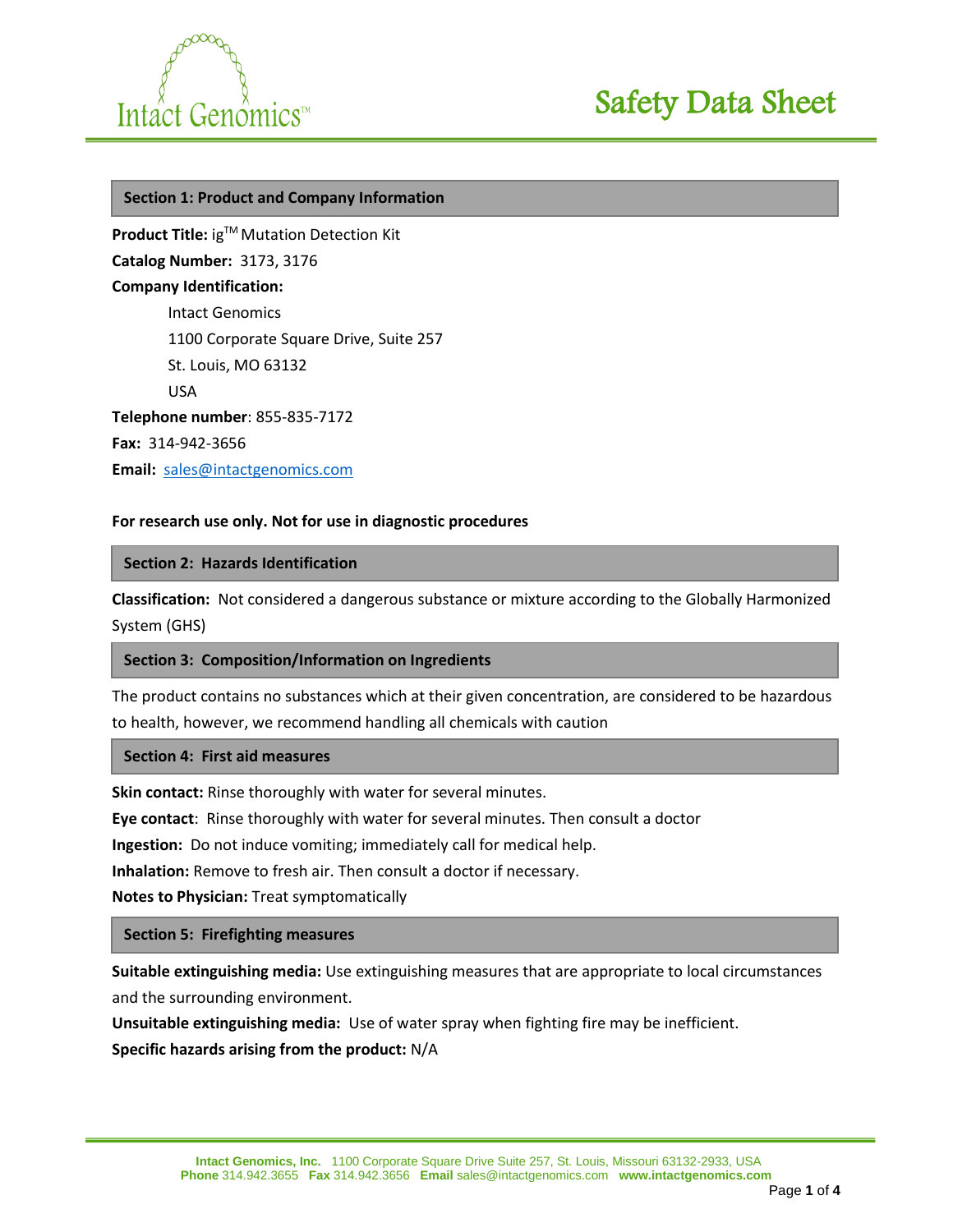# $\sim$ Intact Genomics™

**Personal precautions:** As in any fire, wear self-contained breathing apparatus and protective suit.

#### **Section 6: Accidental release measures**

**Personal precautions:** Wear/use personal protective equipment that is described in section 8.

**Clean up/containment method:** Soak up with inert absorbent material and prevent further leakage or spillage if it is safe to do so.

# **Section 7: Handling and Storage**

**Handling:** Always wear recommended PPE.

**Storage:** Please refer to Intact Genomics Manual/Instructions document.

## **Section 8: Exposure controls/personal protection**

| <b>Chemical Name</b> | <b>OSHA PEL</b>                               |
|----------------------|-----------------------------------------------|
| Glycerol             | 15 mg/m <sup>3</sup> mist, total particulate  |
|                      | 5 mg/m <sup>3</sup> mist, respirable fraction |

**Exposure Guidelines**: This product, as supplied, does not contain any hazardous materials with occupational exposure limits established by the region specific regulatory bodies.

**Engineering measures:** Ensure showers and eyewash satiations available.

**Personal Protective Equipment:** Requirements for PPE are dependent on the risk assessment completed by the user's institution and specific laboratory in which material is to be used.

Appropriate PPE includes: Safety glasses with side shields (or goggles), lightweight protective clothing, impervious gloves, use in well ventilated areas, and handling in accordance with food industrial hygiene and safety practice.

## **Section 9: Physical and chemical properties**

## **General Information:**

**Form:** Liquid

**Appearance:** Clear

**Odor:** odorless

Additional information with regards to the physical and chemical properties of this material is unavailable.

## **Section 10: Stability and Reactivity**

**Stability**: Stable under normal conditions.

**Reactivity**: No data available.

**Possibility of hazardous reactions**: Hazardous reaction has not been reported.

**Conditions to avoid:** None under normal processing.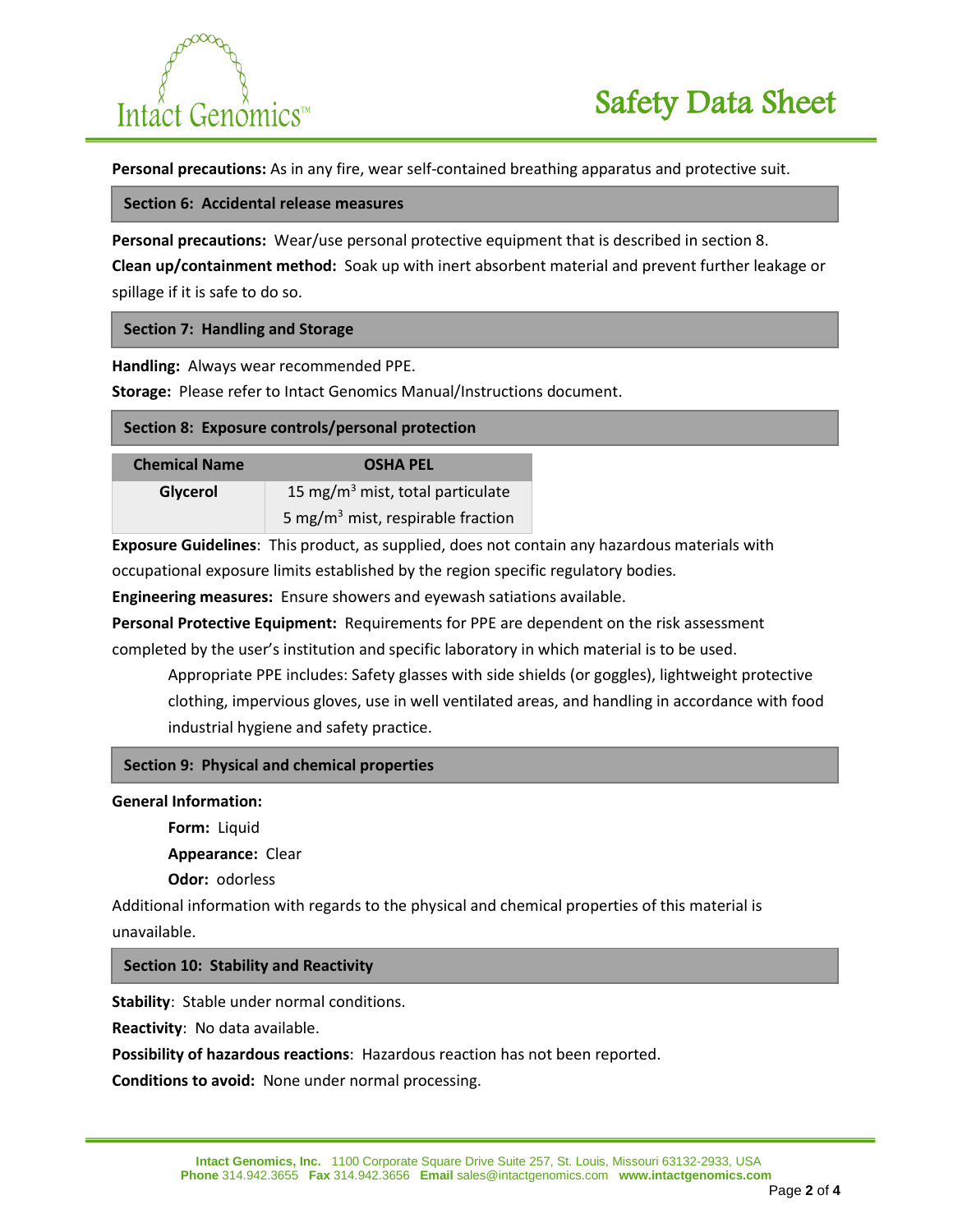

**Hazardous decomposition** products: none under normal conditions.

#### **Section 11: Toxicological Information**

#### **Information regarding likely routes of exposure:**

**Inhalation:** May be harmful by inhalation

**Eye Contact:** May cause eye irritation

**Skin Contact:** May cause skin irritation

**Ingestion:** May be harmful if swallowed

**Additional Information:** The product should be handled with the normal caution accorded to chemical handling. Additional harmful properties should not be ruled out.

#### **Section 12: Ecological information**

**Ecotoxicity:** No information available

**Marine Pollutant:** No information available

**Biodegradation:** Inherently biodegradable

**Bioaccumulation:** Material does not bioaccumulate

# **Section 13: Disposal considerations**

Always dispose of contents and containers in accordance with local regulations

#### **Section 14: Transport information**

Not regulated by the Department of Transportation

## **Section 15: Regulation Information**

#### **US Federal Regulations:**

**SARA 313:** Product not regulated by SARA

**Clean Air Act, Section 112 Hazardous Air Pollutants (HAPs) (see 40 CFR 61):** This product does not contain HAP's

**CWA:** This product does not contain any substances regulated as pollutants pursuant to the Clean Water Act

**California Proposition 65**: This product does not contain any Proposition 65 chemicals

# **Section 16: Other Information**

## **Revision Date:** 02/01/19

**Disclaimer:** The information provided above is correct to the best if our knowledge and is to be used only as a guide. The information is designed as a guide for safe handling, use, processing, storage, transportation, release, and disposal of this product. This information is not to be considered as a warranty or quality specification. The information also relates only to this specific product and may not